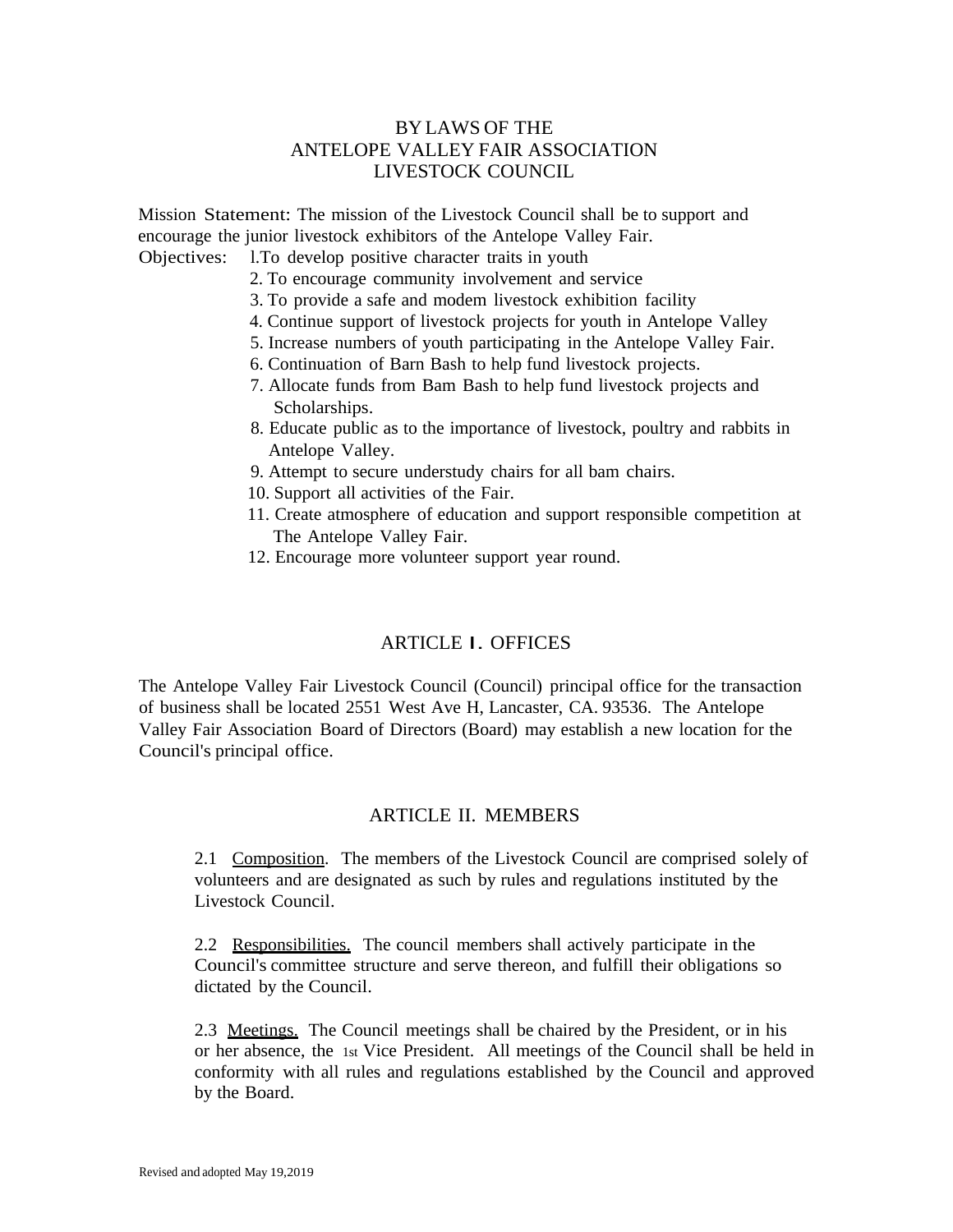2.3.1 Meetings. Meetings will be held on the first Tuesday of every month November, December, February, March, April, May, June, July, August and October. December will be a working session for premium book changes. Meetings will begin at 6:30pm. unless otherwise noted. Any meeting not deemed necessary will be cancelled at least two weeks prior to the established meeting date. The Council will establish an annual meeting at its principal place of business. The annual meeting established by the Council shall be properly noticed to each representative and the public at least thirty (30) days prior to the meeting At the annual meeting, the Council shall review the annual operating budget and transact such other business as may be specified in the notice of meeting. The annual meeting shall be in February of each year. Public comments will be taken at the beginning of each meeting on non-agenda items. Each member of the public will be allowed two (2) minutes to address the Council. Once all members of the public have finished with their comments, the Council may adjourn to a closed working session.

2.3.2 Special Meetings. The Council shall set special meetings to conduct Council business throughout the year. These special meetings can be called by the President or set by the majority vote of the Council and shall take place at the principal place of business with proper notice to the public according to article 6.1. The meeting notice shall specify the time and place of the meeting and the business to be transacted. There will be two combined bam chair meetings each year during the months of June and October. The June meeting will be an exhibitors meeting held the 2nd Thursday of June..The October meeting held the 1st Tuesday of October, will be a critique meeting to hear feedback about the fair. All meetings shall be held in conformity with any rules and regulations set by the council. Proper notice shall be adhered to encourage representation of all stakeholders. All meetings shall be noticed through the Communications Secretary.

2.3.3 Working Meetings. From time to time the Council may meet in part. with less than a quorum. to discuss items of importance, situations that do not call for the attendance of staff or Board of Directors. On these occasions "notice" according to paragraph 6.1 would not apply.

## ARTICLE III. REPRESENTATIVES OF THE COUNCIL

3.1 Number and Qualifications. The Council shall consist of fifteen to seventeen Representatives. Those members shall be: President and 1st Vice President, who may concurrently hold one of the other fifteen positions, znd Vice President, Communications Secretary, two Beef Barn Chairs, two Sheep Bam Chairs, two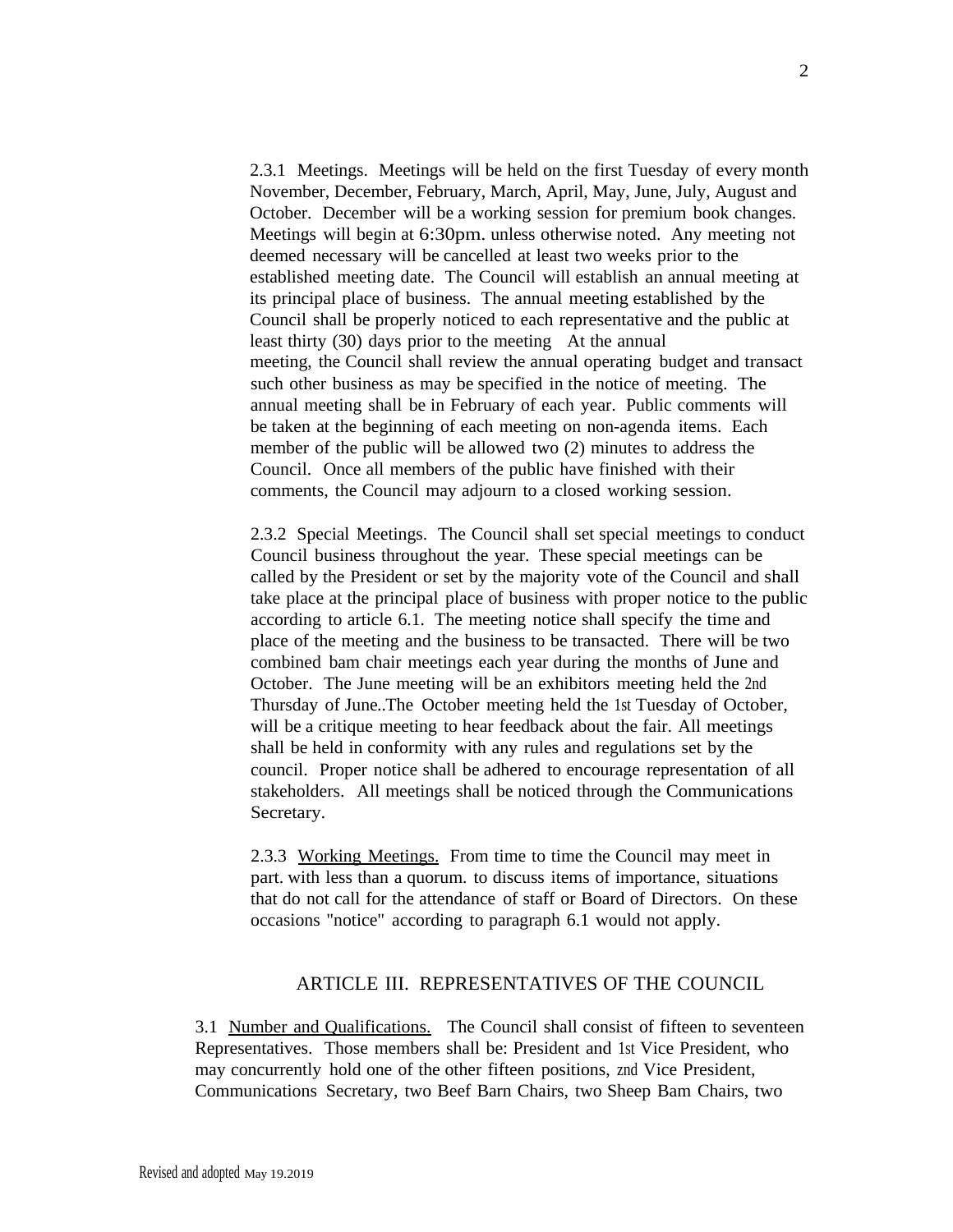Swine Bam Chairs, Goat Bam Chair, two Small Animal Bam Chairs, Show Arena Chair, Finance Chair, Livestock Auction Chair, and the Volunteer Coordinator. All members of the council must be members in good standing.

3.2 Elections. Elections will take place during the November meeting. Elections will be held by ballot and then counted and validated by Antelope Valley Fair Management. The President and 1st Vice President will be elected each year in November. The 2"d Vice President, Swine, Sheep, Livestock Auction, Communications Secretary and Volunteer Coordinator will be held every two years in November. On alternating years the Beef, Goats, Small Animal, Finance and Show Arena Chair will be held in November. To be considered a candidate for an open position the attached Nomination Form (see Appendix  $\bf{A}$ ) must be completed and submitted to the President or Communications Secretary at /or prior to the October meeting. All elections of Council members are subject to Antelope Valley Fair Board Association Directors approval. In the event that an elected position is not accepted by the Board, elections will be held at the next possible meeting.

3.3 Safeguard Livestock Council representatives to the council shall not exceed 5 council members from any one 4-H club, any FFA Chapter or any Grange clubs.

3.4 Terms. Each Representative shall assume office immediately following elections. President and 1st Vice President shall be elected for one-year terms and can hold each office for a maximum of (4) one-year terms, and can hold each office for (4) one (1) year terms. Having been out of office as President or 1st Vice President for at least two years, those individuals will be eligible to be elected to those positions again. The term for each Representative shall be two years with elections for the Beef, Goats, Small Animal, Finance, Show Arena and Chair to occur on even numbered years and the Communication Secretary, Vice-Chair, Swine, Sheep, Livestock Auction, and Volunteer Coordinator shall occur on odd numbered years with the first elections taking place in 2009.

3.5 Removal. Any Representative may be removed for cause at any time with a full2/3rd vote of the full Council with confirmation of the Antelope Valley Fair Association Board of Directors. The Antelope Valley Fair Asociation Board of Directors, by majority vote, may remove any member of the Livestock Council at any time.

3.6 Vacancies. If a vacancy occurs and if the term of service is less than one year in length, the President may appoint a replacement. If the term of vacancy is more than a year, then nominations will be accepted and elections will take place at the next meeting.

3.7 Assumption of Office. Representatives shall assume office immediately upon their certification/acceptance by the Antelope Valley Fair Association Board of Directors.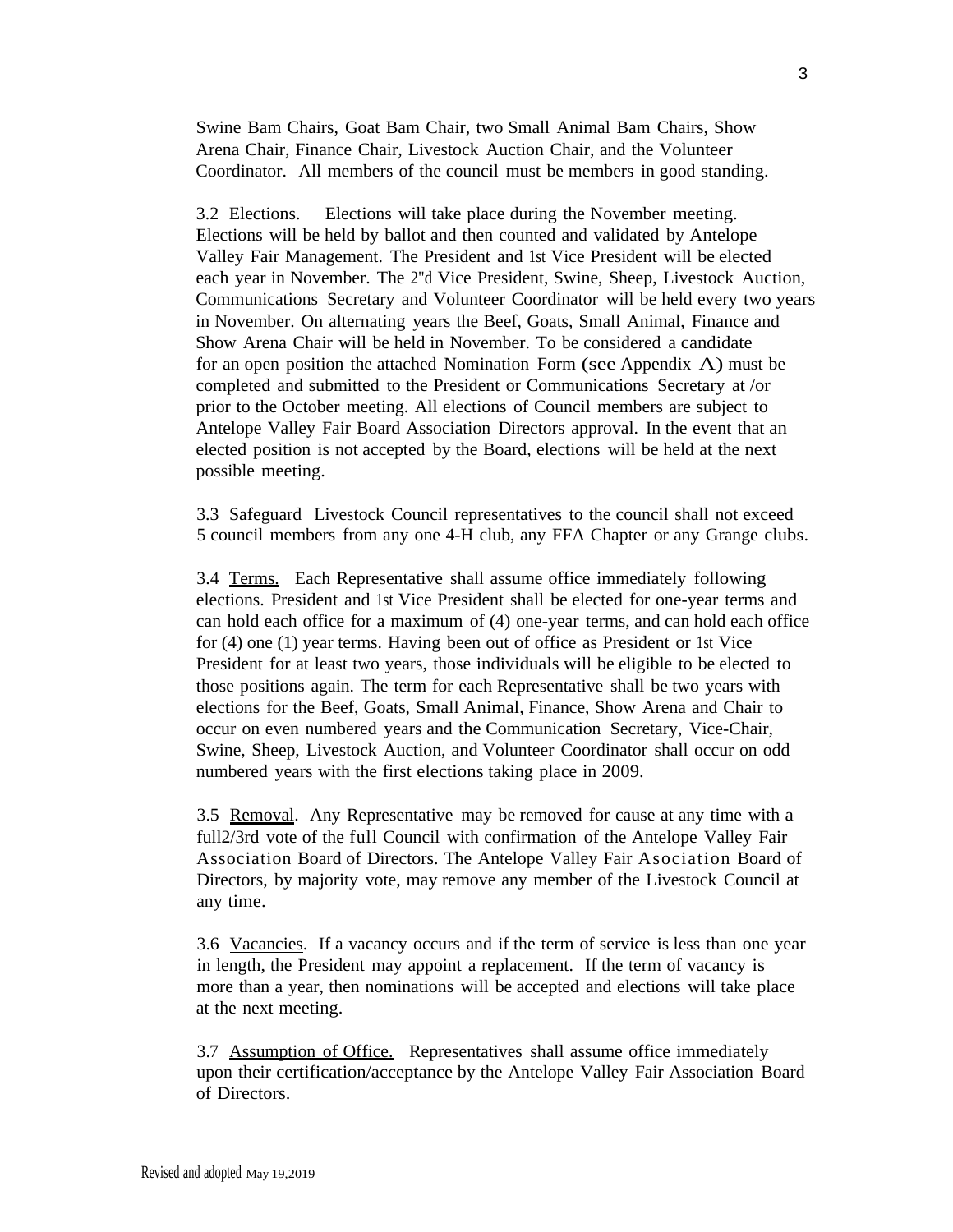3.8 Attendance. Any Representative who shall be unexcused from three meetings of the Council during a calendar year shall be deemed to have resigned from the Council and shall be so notified by the Council President. The council may reinstate said council member by a two-thirds vote of the council (12 or more votes of the available 17) under extenuating circumstances.

3.9 Quorum. A quorum shall consist often (10) representatives of the Council and a vote of six or more (6+) of those present shall decide all matters to come before the Council. At a meeting at which a quorum is initially present, remaining Representatives may transact business so long as the action taken is approved by at least a majority of the quorum required for the meeting.

#### ARTICLE IV. OFFICERS

4.1 Designation of Officers. The officers of the Council shall be the President, the 1st Vice President, the 2nd Vice President and the Communication Secretary. Officers shall be elected by majority vote of the Council.

4.2 Duties of the President. The President shall preside over and conduct all meetings of the council.

The President shall monitor all minutes of council and committee meetings to ensure that all stakeholders are given every opportunity to volunteer and be heard. The President shall also act as the liaison to the Fair and Fair Boards.

4.3 Duties of the First Vice President. The First Vice President shall serve in the absence of the President. The First Vice President shall also help assist the President and learn all duties of the President so as to succeed the President at the end of the Presidents term if elected. The First Vice President may also lead any committee that is created by the President.

4.4 Duties of the 2nd Vice President. The 2nd Vice President shall serve in the absence of the First Vice President or President. The 2nd Vice President will work closely with the President and is responsible for communications with the Fair Vet. The 2nd Vice President serves in that liaison position. In addition, The 2nd Vice President may lead any committee that is created by the President. .

4.5 Duties of the Communications Secretary. Responsible for the creation and maintenance of a communications network that includes all stakeholders; collecting and publishing all council minutes and agendas; Record and submit Council minutes to the fair.

#### ARTICLE V. COMMITTEES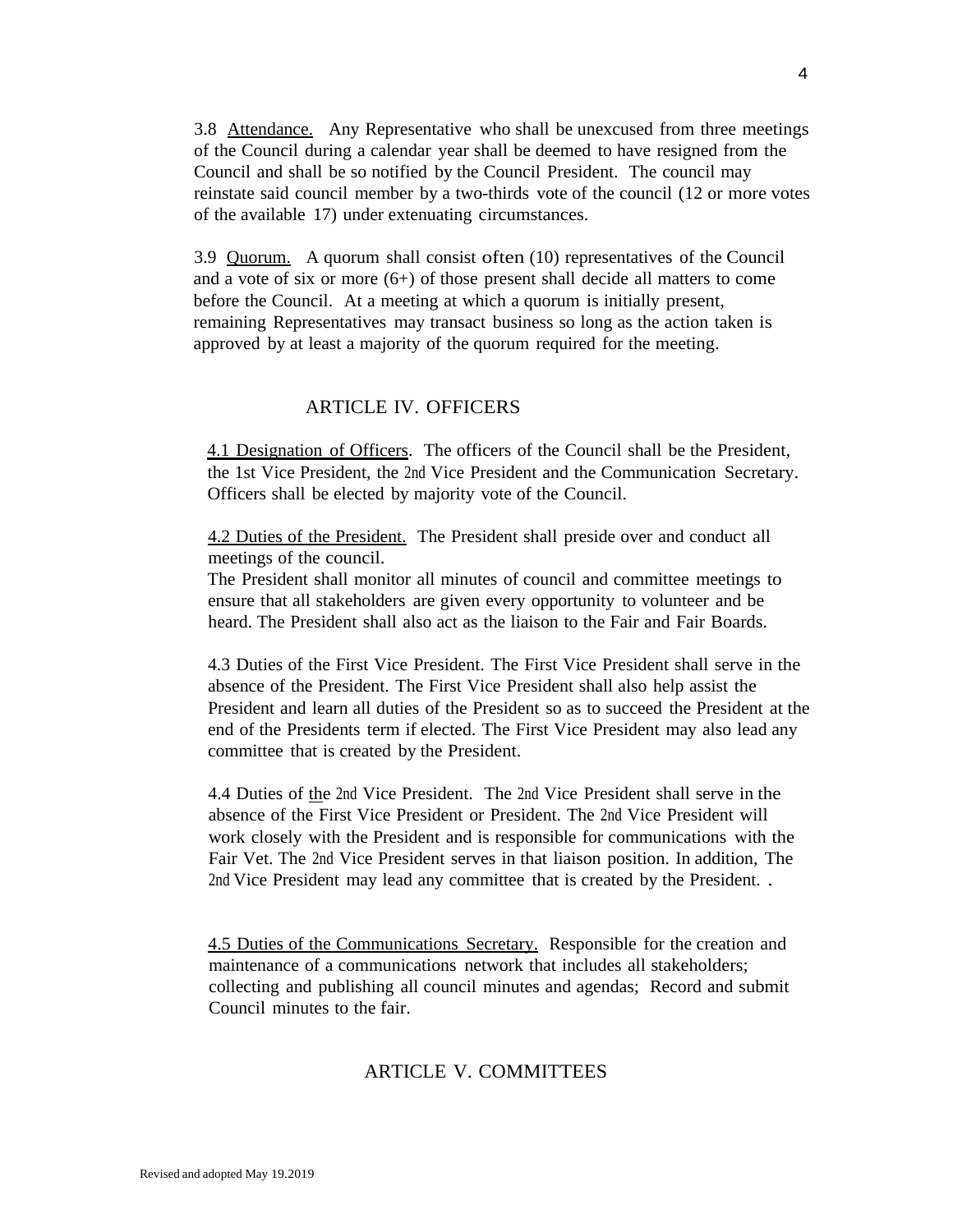5.1 Duties of Finance Chair. Responsible for the financial health of the Livestock Council. This office may also oversee the promotion and sales of sponsorships, advertising and promotion of the livestock program. The Financial Chair will provide to the council monthly financial reports. In addition, this office will also handle the budget and financial accounting of the Bam Bash (The Main Fundraiser for the Livestock Council)

5.2 Junior Livestock Auction Coordinator. Responsible to coordinate the activities associated with the Junior Livestock Auction. This includes, but is not limited to the buyer's guide, Top 10 buyers' awards, Buyers breakfast, Buyers lunch and the BBQ. The Auction coordinator will also work with the Finance Chairman to create Buyers groups and to promote the increase of add-on's for the auction. The Auction coordinator is also responsible to coordinate with the Arena Chair for the setup for the livestock auction.

5.3 Volunteer Coordinator. Responsible for the promotion, and overseeing of all volunteers for the council. In addition, extensive record keeping shall be kept of all volunteer hours. The Volunteer Coordinator must also coordinate Tram Volunteers training and must coordinate volunteers during duration of the fair. This position is also the chairperson for the scholarship funds.

5.4 Show Arena Coordinator. Responsible to coordinate and work with fair personnel to insure arena is ready for the start of the fair. Follow show Arena Timeline. Arrange arena in proper set up for each arena show event. Set up and take down alleys that connect barns to arena when necessary. Drag arena, water down sand and apply odor control enzyme solution and products when needed. Work with fair personnel to set up arena and alleys required for the livestock auction. This chair must also coordinate with the Auction Chair.

5.5 Beef. Sheep. Swine. Goat. Small Animal Chairs. Responsible for the coordination of all activities in their associated barns. This includes, but is not limited to, set-up, load-in, load-out, daily monitoring and clean-up, along with the loading of all animals for transport to slaughter. In addition, it is the responsibility of the chairman to bring recommendations to the council for changes to the premium book and for livestock judges. In addition, each barn chair will develop and maintain a "procedures manual" outlining specific duties and operations related to their species and their barn.

5.6 Other Duties. Committees shall have such duties and responsibilities as the Council may determine.

## ARTICLE VI. MISCELLANEOUS

6.1 Notice. All Council and committee meetings shall be conducted in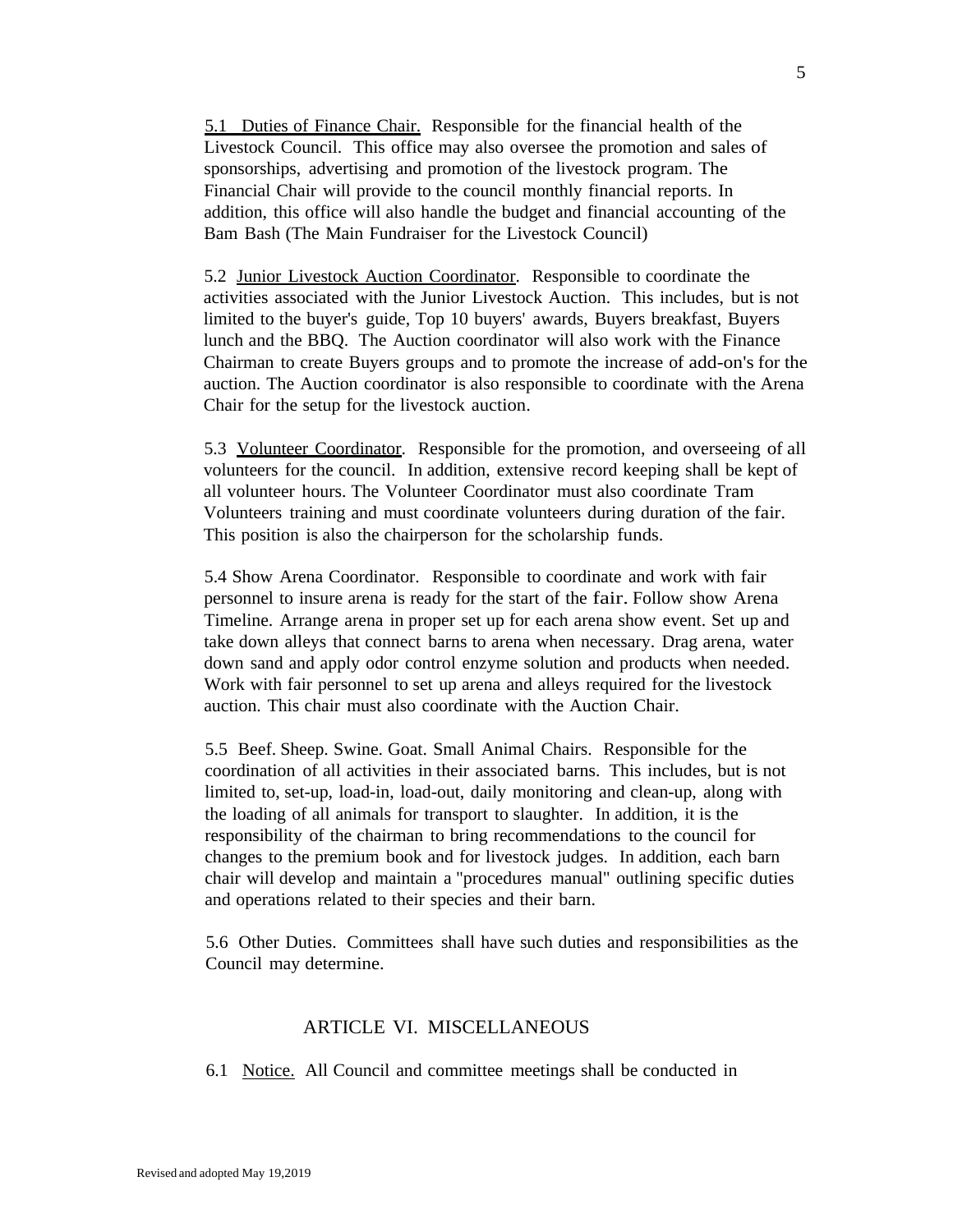accordance with the Bagley-Keene Act for purposes of proper notice.

6.2 Bam Bash Funds. All Bam Bash Funds are to be used for the sole purpose of improving the development of the facility and Scholarships for the Agricultural youth of the Antelope Valley.

6.3 Board oversight. All actions and decisions by the Council are subject to Antelope Valley Association Board of Directors approval, particularly in such areas that include, but are not limited to, actions and decisions effecting budget, finance, policies and procedures of the Antelope Valley Fair.

## ARTICLE VII. FISCAL YEAR

The fiscal year of the Council shall be from January 1 to December 31.

# ARTICLE VIII. AMENDMENTS

These By Laws may be amended by a full2/3rd majority vote of the Council and approval by the Antelope Valley Fair Association Board of Directors. Following adoption of an amendment, the President shall distribute revised By Laws to the Stakeholders.

## COUNCIL MEETING GENERAL OPERATING PROCEDURES:

The following ground rules apply to all meetings of the Livestock Council and its committees:

- 1. Meetings will begin and adjourn on time.
- 2. One person speaks at a time.
- 3. Speak briefly and to the point or questions being considered.
- 4. Refrain from repeating a point that has already been made.
- 5. Let all speakers finish their thoughts without interruption.
- 6. Points of clarification may be made at any time.
- 7. Speakers must be recognized by the person conducting the meeting.
- 8. If more than one person wishes to speak, a sequence will be established by the person conducting the meeting (one in favor of a motion, one against a motion) (clockwise).
- 9. Voting members take precedent over the General Public in speaking order, general public limited to 2 minutes each. Maximum number of speakers related to any one motion/topic limited to  $8 - 4$  in favor and 4 against.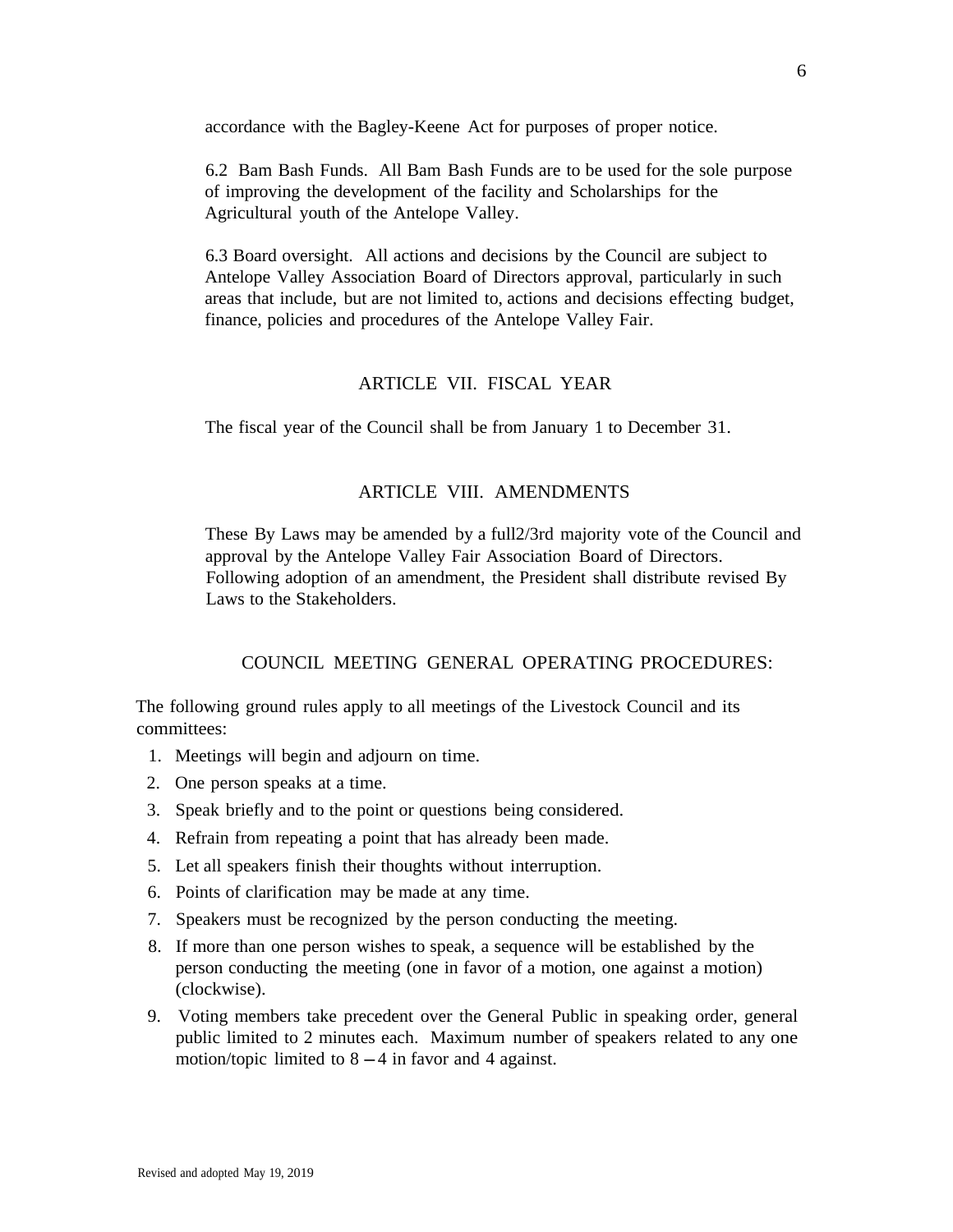At the discretion of the President, members of the General Public may participate in open discussion, with the following exceptions:

- 1. Making motions and/or voting.
- 2. Nominating and/or approval of candidates for elections.
- 3. Personnel matters where individuals, individual behavior or other sensitive information is discussed.
- 4. The person in charge of the meeting may limit the total time of a discussion and/or the length of time a person is allowed to speak.
- 5. Once a motion is made and seconded, discussion may take place.
- 6. Motions may be amended at any time, maximum of two amendments at any one time.
- 7. Once the previous question has been properly moved, receives a second and passed by a 2/3's vote, there will be no more discussion on the motion in question and a vote will be taken on the pending question.
- 8. Respectful engagement and decorum must be maintained at all times.
- 9. Personal attacks or comments directed on members are inappropriate.

Adopted May 16.. 2007 Revised and adopted June 21. 2007 Revised and adopted February 3. 2009 Revised and adopted May 19. 2019